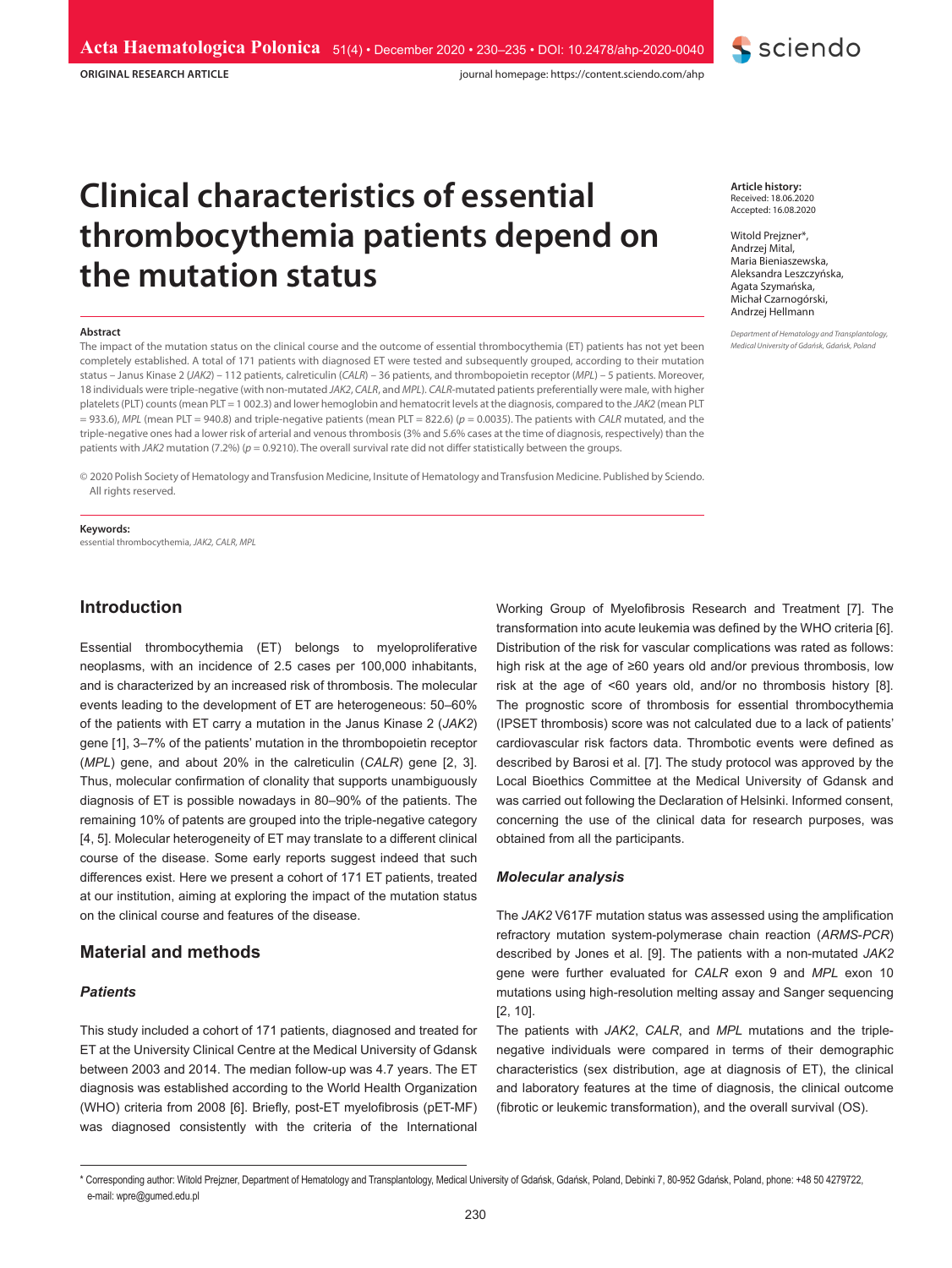The patients were treated according to the national recommendations. Cytoreductive therapy, using hydroxyurea was administered to the high-risk patients, which is with the incidence of arterial or venous thrombosis, elderly, and with comorbidities increasing the risk of a thrombotic event. Other treatment approaches included the use of anagrelide, busulfan, and interferon alfa.

## *Statistical analysis*

Normal distributions of the continuous variables were verified by the Kolmogorov-Smirnov test, while their statistical characteristics were presented as arithmetic means, standard deviations (SDs), medians, and ranges. Statistical characteristics of the discrete variables were presented as numbers and percentages. A Student's *t*-test or the Mann–Whitney *U*-test was used for intergroup comparisons of the continuous variables and distributions of the discrete variables. They were compared with the Pearson chi-square test or the Fisher exact test. The power and the direction of the relationships between the presence of mutation types, the demographic, and the clinical characteristics of the ET patients were determined based on the odds ratios (ORs) and their 95% confidence intervals (95% CI), calculated during logistic regression analysis. Survival curves were prepared with the use of the Kaplan-Meier method and compared with the log-rank test. All calculations were carried out using the Statistica10 package (Stat Soft, USA) and the threshold of statistical significance was set at *p* ≤ 0.05.

# **Results**

## *Distribution of the mutation status*

The group of 171 ET patients includes 112 (65%) patients with a *JAK2* mutation, 36 (21%) with *CALR* mutation, 5 (3%) with *MPL* mutation, and 18 (11%) triple-negative cases.

Overall, eight types of *CALR* mutations were detected. In the cohort of the 36 *CALR*-mutated patients, we found 14 (39%) individuals with a 52 bp deletion (c.1099-1150del – type 1) and 15 (41%) patients with a 5bp insertion (c.1154-1155insTTGTC – type 2). Seven (20%) patients were the carriers of one out of six other mutation types, with potentially three novel variants.

# *Demographic characteristics*

The median age at diagnosis between patients with *JAK2*, *CALR*, and *MPL* mutations and of the triple-negative ones were 59, 53, 66, and 52, respectively. The groups did not differ in terms of their age distribution, but there was a tendency toward lower age in the *CALR* and the triple-negative groups. There were more females (63%) than males in the whole ET group. The preponderance of females to males was preserved in all mutation subgroups except for *CALR* mutated patients with more males (56%) than females. The difference between the latter group and the *JAK2* mutated group reached statistical significance. The demographic, as well as the clinical characteristics, are summarized in table I.

#### *Laboratory parameters at the time of diagnosis*

The laboratory parameters of all groups, according to the mutation type, are presented in table II. At the time of diagnosis, the *JAK2* mutated patients had mean hemoglobin (Hb) and hematocrit (Hct) levels (14.5  $\pm$  1.5 g/dL and 44  $\pm$  4.3 g/dL, respectively), compared to the other groups, and lower PLT counts when compared to the *CALR* and the triple-negative individuals; however, all Hb and Hct values remained within the normal range limits. There was a trend toward a higher white blood count (WBC) in the *JAK2* group, in comparison to the *CALR* and the triple-negative groups (*p* = 0.1467).

# *Vascular complication risk and the observed incidence of vascular complication at diagnosis concerning the mutation status*

More patients with high risk were observed in the *JAK2* group (59.1%) than in the *CALR* and the triple-negative groups (36.7% and 27.8%, respectively). The difference in the distribution of the vascular complication risk between the *JAK2*, the *CALR*, and the triple-negative groups was statistically significant (*p* = 0.0264). The incidence of arterial or venous thrombotic events at the diagnosis was observed more often in the *JAK2* group than in the other groups (7.2 *vs*. 5.6 and 3.0% in the triple-negative and the *CALR* group respectively), but the difference did not reach statistical significance  $(p = 0.9210)$ . No incidence of arterial or venous thrombotic events was observed in the *MPL* group, possibly due to a low number of individuals  $(n = 5)$ .

# *Treatment and the incidence of vascular complications concerning the mutation status and survival*

During the follow-up period, arterial and venous thrombotic complications occurred in 7.2% of the patients from the *JAK2* group, whereas in the *CALR*, the *MPL*, and the triple-negative groups no thrombotic complications were observed. The patients with *CALR* or *MPL* mutation as well as the triple-negative individuals had a lower risk of arterial or venous thrombosis than the patients with *JAK2* mutation. Thrombosis-free survival was the highest in the *CALR* group. Bleeding complications were observed only in the *CALR* group (3.0%) during the follow-up. Transformation to pET-MF occurred in 2.9% of all patients during the follow-up, including two patients from the *JAK2* group, two and one individuals from the *CALR* and the *MPL* groups, respectively. No transformation to pET-MF in the triple-negative group was observed. The difference between the groups was statistically significant (*p* = 0.0325).

The OS did not differ statistically among the three groups: the *JAK2*, the *CALR*, and the triple-negative. Due to a low number of *MPL*mutated patients ( $n = 5$ ), the analysis was not performed in this group.

## *Clinical characteristic of the CALR subtypes*

We compared clinical and laboratory parameters (Tab. III) between types 1 and 2 *CALR* subgroups. We found no statistical difference in the demographic characteristic (age and sex), the laboratory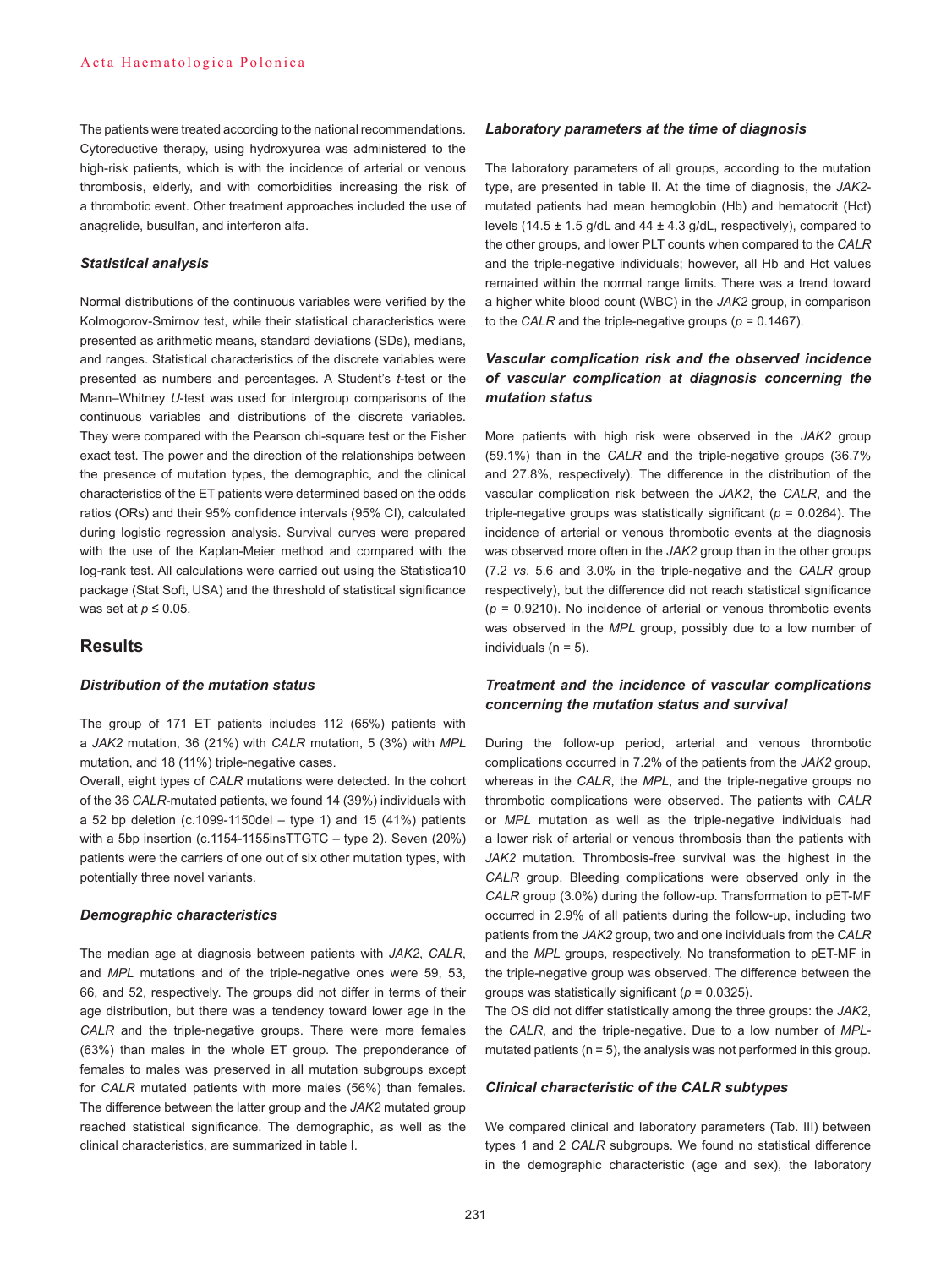|                              | $JAK2+$<br>$n = 112(65.5%)$ | $CALR+$<br>$n = 36(21%)$ | $MPL+$<br>$n = 5(3%)$ | <b>Triple negative</b><br>$n = 18(10.5%)$ | p-value |  |
|------------------------------|-----------------------------|--------------------------|-----------------------|-------------------------------------------|---------|--|
| Age at diagnosis             |                             |                          |                       |                                           |         |  |
| Mean (SD)                    | 58.1 (15.1)                 | 54.3 (14.9)              | 66.0 (11.3)           | 51.6 (11.6)                               |         |  |
| 95% CI                       | [55.3; 61.0]                | [49.2; 59.4]             | [48.0; 84.0]          | [45.8; 57.4]                              |         |  |
| Range (min-max)              | $23.0 - 88.0$               | $24.0 - 82.0$            | 54.0-78.0             | $30.0 - 74.0$                             |         |  |
| Median                       | 59.0                        | 53.0                     | 66.0                  | 52.0                                      | 0.0948  |  |
| Sex                          |                             |                          |                       |                                           |         |  |
| Female                       | 74 (66.1%)                  | 16 (44.4%)               | $3(60.0\%)$           | 14 (77.8%)                                |         |  |
| Male                         | 38 (33.9%)                  | 20 (55.6%)               | $2(40.0\%)$           | $4(22.2\%)$                               | 0.0594  |  |
| <b>Symptoms at diagnosis</b> |                             |                          |                       |                                           |         |  |
| None                         | 97 (87.4%)                  | 30 (90.9%)               | 5 (100.0%)            | 16 (88.9%)                                |         |  |
| Thrombotic                   | $5(4.5\%)$                  | $0(0.0\%)$               | $0(0.0\%)$            | $0(0.0\%)$                                |         |  |
| Cardiovascular               | 3(2.7%)                     | $1(3.0\%)$               | $0(0.0\%)$            | $1(5.6\%)$                                |         |  |
| Bleeding                     | 3(2.7%)                     | $0(0.0\%)$               | $0(0.0\%)$            | $0(0.0\%)$                                |         |  |
| Others                       | 3(2.7%)                     | $2(6.1\%)$               | $0(0.0\%)$            | $1(5.6\%)$                                | 0.9210  |  |
| <b>Risk grade</b>            |                             |                          |                       |                                           |         |  |
| High                         | 65 (59.1%)                  | 11 (36.7%)               | $2(50.0\%)$           | 5(27.8%)                                  |         |  |
| Low                          | 45 (40.9%)                  | 19 (63.3%)               | $2(50.0\%)$           | 13 (72.2%)                                | 0.0264  |  |
| <b>Complications</b>         |                             |                          |                       |                                           |         |  |
| None                         | 101 (91.0%)                 | 32 (97.0%)               | 4(100.0%)             | 16 (100.0%)                               |         |  |
| Thrombotic                   | $7(6.3\%)$                  | $0(0.0\%)$               | $0(0.0\%)$            | $0(0.0\%)$                                |         |  |
| Cardiovascular               | $1(0.9\%)$                  | $0(0.0\%)$               | $0(0.0\%)$            | $0(0.0\%)$                                |         |  |
| Bleeding                     | $0(0.0\%)$                  | $1(3.0\%)$               | $0(0.0\%)$            | $0(0.0\%)$                                |         |  |
| Others                       | $2(1.8\%)$                  | $0(0.0\%)$               | $0(0.0\%)$            | $0(0.0\%)$                                | 0.7070  |  |
| <b>Transformation</b>        |                             |                          |                       |                                           |         |  |
| Myelofibrotic                | $2(1.8\%)$                  | $2(6.9\%)$               | $1(25.0\%)$           | $0(0.0\%)$                                | 0.0325  |  |
| Leukemic                     | 16 (14.8%)                  | $2(6.5\%)$               | $1(25.0\%)$           | 3 (17.6%)                                 | 0.5438  |  |

## *Table I. Clinical features of 171 patients with ET, according to the mutation status*

*CALR – calreticulin; ET – essential thrombocythemia; JAK2 – Janus Kinase 2; MPL – thrombopoietin receptor*

parameters (Hb, Hct, WBC, and PLT count), the thrombotic incidences, the transformation risk, or in the OS.

# **Discussion**

Discoveries of molecular changes in myeloproliferative neoplasms nowadays, allow confirmation of the diagnosis molecularly in 80–90% of ET subjects. Therefore, not only *JAK2* but *CALR* and *MPL* mutation screening should be performed in every case of a suspected ET [11]. In our study, the molecularly defined ET patients accounted for 89% of the entire cohort. Similar data were presented by other authors [4], though in some studies the percentage of molecularly undefined ET patients was higher [12, 13]. Therefore, it is crucial to perform a precise differential diagnosis, to exclude secondary thrombocytosis in case of a lack of molecular markers. We should also be aware, that even in the case of a confirmed *JAK2*, *CALR*, or *MPL* mutations, other myeloid neoplasms (such as prefibrotic myelofibrosis and refractory anemia with ringed sideroblasts with marked thrombocytosis RARS-T) can mimic ET in their presentation. A trephine biopsy examination (different morphology of megakaryocytes) can help distinguish ET from other myeloid neoplasms [14]. Distribution of the *JAK2*, the

*CALR*, the *MPL*, and the triple-negative patients in our cohort was similar to previous reports [4]. However, in the cohorts analyzed by Tefferi et al. [5] and Andrikovics et al. [15], there were more *CALR*mutated individuals (32 and 33%, respectively *vs*. 21%), and less *JAK2*-mutated patients than in our group. Whereas among the 1150 ET patients, described by Finazzi et al [16], the *CALR* individuals accounted for only 16% of the entire group. In our *CALR* cohort, we found slightly more patients with type 2 mutation than those with type 1 (41 *vs*. 39%). However, this observation is not consistent with other studies [5, 15], which reported the prevalence of a type 1 mutation at 50% of the *CARL*-mutated patients. Similarly to our studies, there was no difference between the subtypes 1 and 2, in terms of the demographic and the clinical characteristics. Further, populationbased studies are necessary to confirm the real mutation distribution in ET patients.

Whether the molecular changes could have an impact on the laboratory parameters and the clinical characteristics of ET patients, has remained a matter of debate ever since the *CALR* mutation discovery. Most researches state that *CALR*-mutated ET patients are characterized by younger age, higher PLT count, a lower incidence of thrombotic events, and a higher transformation rate to MF, in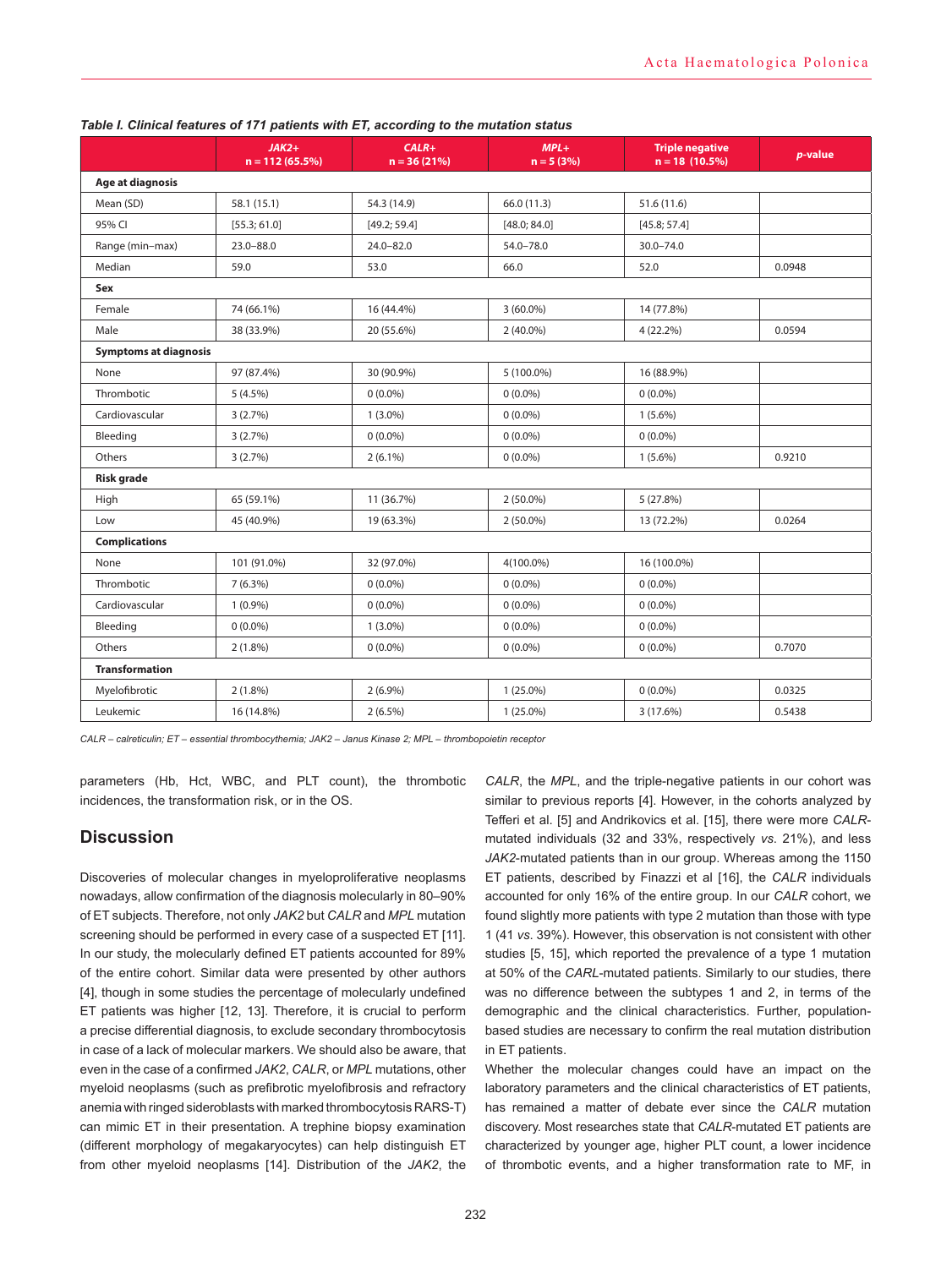|                 | $JAK2+$<br>$n = 112$ | $CALR+$<br>$n = 36$ | $MPL+$<br>$n = 5$        | <b>Triple negative</b> | p-value |  |
|-----------------|----------------------|---------------------|--------------------------|------------------------|---------|--|
| <b>WBC</b>      |                      |                     |                          |                        |         |  |
| Mean (SD)       | 10.4(6.3)            | 8.6(2.6)            | 9.2(5.5)                 | 8.8(2.7)               |         |  |
| 95% CI          | [9.2; 11.7]          | [7.6; 9.6]          | [0.4; 18.0]              | [7.4; 10.2]            |         |  |
| Range (min-max) | $3.0 - 63.0$         | $4.4 - 14.1$        | $5.0 - 17.3$             | $2.0 - 13.5$           |         |  |
| Median          | 9.6                  | 8.3                 | 7.2                      | 8.7                    | 0.1467  |  |
| Hb              |                      |                     |                          |                        |         |  |
| Mean (SD)       | 14.5(1.5)            | 13.7(1.0)           | 12.8(1.2)                | 13.5(1.1)              |         |  |
| 95% CI          | [14.2; 14.8]         | [13.3; 14.0]        | [10.9; 14.7]             | [12.9; 14.0]           |         |  |
| Range (min-max) | $9.8 - 17.7$         | $11.5 - 15.8$       | $11.2 - 14.1$            | $11.0 - 14.9$          | 0.0139  |  |
| Median          | 14.7                 | $13.5^2$            | 13.0                     | 13.6 <sup>1</sup>      | 0.0034  |  |
| Hct             |                      |                     |                          |                        |         |  |
| Mean (SD)       | 44.0(4.3)            | 41.0(3.5)           | $\overline{\phantom{m}}$ | 39.4(2.5)              | 0.0002  |  |
| 95% CI          | [42.9; 45.1]         | [39.4; 42.5]        | $\overline{\phantom{a}}$ | [37.9; 41.0]           | 0.0043  |  |
| Range (min-max) | $30.0 - 52.0$        | $32.0 - 49.0$       | $\overline{\phantom{a}}$ | $33.0 - 42.3$          |         |  |
| Median          | 44.0                 | 41.0                | $\overline{\phantom{a}}$ | 39.0                   |         |  |
| <b>PLT</b>      |                      |                     |                          |                        |         |  |
| Mean (SD)       | 933.6 (931.8)        | 1,002.3 (259.6)     | 940.8 (232.6)            | 822.6 (319.8)          | 0.0035  |  |
| 95% CI          | [757.5; 1109.7]      | [911.7; 1092.9]     | [652.0; 1 229.6]         | [663.6; 981.6]         | 0.0406  |  |
| Range (min-max) | 491.0-10,000.0       | 452.0-1,624.0       | 563.0-1,135.0            | 475.0-1,399.0          |         |  |
| Median          | 787.5                | 1,024.0             | 1,006.0                  | 652.0                  |         |  |

#### *Table II. Laboratory parameters of 171 patients with ET, according to the mutation status*

*CALR – calreticulin; ET – essential thrombocythemia; Hct – hematocrit; Hb – hemoglobin; JAK2 – Janus Kinase 2; PLT – platelets; MPL – thrombopoietin receptor; WBC – white blood count*

| Table III. Laboratory parameters of 29 patients with types 1 and |  |  |  |  |
|------------------------------------------------------------------|--|--|--|--|
| <b>2 CALR mutations</b>                                          |  |  |  |  |

|                 | <b>5bp insertion</b><br>$n = 15$ | 52 bp deletion<br>$n = 14$ | p-value |  |  |
|-----------------|----------------------------------|----------------------------|---------|--|--|
| <b>WBC</b>      |                                  |                            |         |  |  |
| Mean (SD)       | 8.2(2.6)                         | 9.1(2.8)                   |         |  |  |
| 95% CI          | [6.6; 9.7]                       | [7.3; 10.9]                |         |  |  |
| Range (min-max) | $4.4 - 13.3$                     | $5.4 - 14.1$               |         |  |  |
| Median          | 7.5                              | 8.6                        | 0.7175  |  |  |
| Hb              |                                  |                            |         |  |  |
| Mean (SD)       | 22.2 (30.9)                      | 14.0(1.1)                  |         |  |  |
| 95% CI          | [3.5; 40.9]                      | [13.3; 14.7]               |         |  |  |
| Range (min-max) | $12.3 - 125.0$                   | $12.4 - 15.8$              |         |  |  |
| Median          | 13.5                             | 14.0                       | 0.4265  |  |  |
| Hct             |                                  |                            |         |  |  |
| Mean (SD)       | 42.1(3.5)                        | 40.8 (2.6)                 |         |  |  |
| 95% CI          | [39.4; 44.7]                     | [38.6; 43.0]               |         |  |  |
| Range (min-max) | $37.7 - 49.0$                    | $37.0 - 45.0$              |         |  |  |
| Median          | 42.0                             | 40.5                       | 0.5790  |  |  |
| <b>PLT</b>      |                                  |                            |         |  |  |
| Mean (SD)       | 1,036.0 (313.2)                  | 952.1 (233.9)              |         |  |  |
| 95% CI          | [855.2; 1,216.8]                 | [817.0; 1,087.1]           |         |  |  |
| Range (min-max) | 452.0-1,624.0                    | 662.0-1,415.0              |         |  |  |
| Median          | 1,052.5                          | 889.0                      | 0.5035  |  |  |

*CALR – calreticulin; Hct – hematocrit; Hb – hemoglobin; PLT – platelets; WBC – white blood count*

comparison to *JAK2*-mutated patients [4, 5]. Our study showed that *CALR*-mutated patients are characterized by lower Hb and Hct levels, and there is a trend of a lower leucocyte count and a younger age at the diagnosis, compared to the *JAK2*-mutated subjects. We showed, that the *CALR*-mutated individuals are characterized by a higher PLT count in comparison to the *JAK2*-mutated patients. This observation is consistent with other studies already performed and suggests a difference in the biological effects of the mutation status in the *JAK2* and the *CALR* genes [15, 17]. It has been stated that a mutated *JAK2*  promotes erythroid and granulocyte lineage, whereas a mutated *CALR* selectively promotes megakaryocytic proliferation [18].

Interestingly, the *CALR*-mutated patients, despite a higher PLT count, might be characterized by a lower rate of thrombotic events. This observation was also confirmed in our study group. Passamonti et al. [19] state that new risk assessment factors should be implemented in the risk stratification of ET patients. Moreover, the novel low-risk factors should include the presence of a *CALR* mutation. However, a study performed by Finazzi et al. [16] on 1150 ET patients showed that a *CALR* mutation does not have any significant impact on the IPSET thrombosis score. A low number of thrombotic events in *CALR*-mutated patients raises a question on the role of the PLT in the thrombotic events in ET individuals. More detailed studies are required regarding the role of the level and the activity of the von Willebrand factor, which could be more relevant for thrombosis occurrence than the PLT count [20].

Despite the clinical differences of the *JAK2*, the *CALR*, and the triplenegative ET patients, we did not show any variation in the OS. The results presented by other authors are inconsistent. Klamfl et al. [2] showed a survival advantage for the *CALR*-mutated patients, but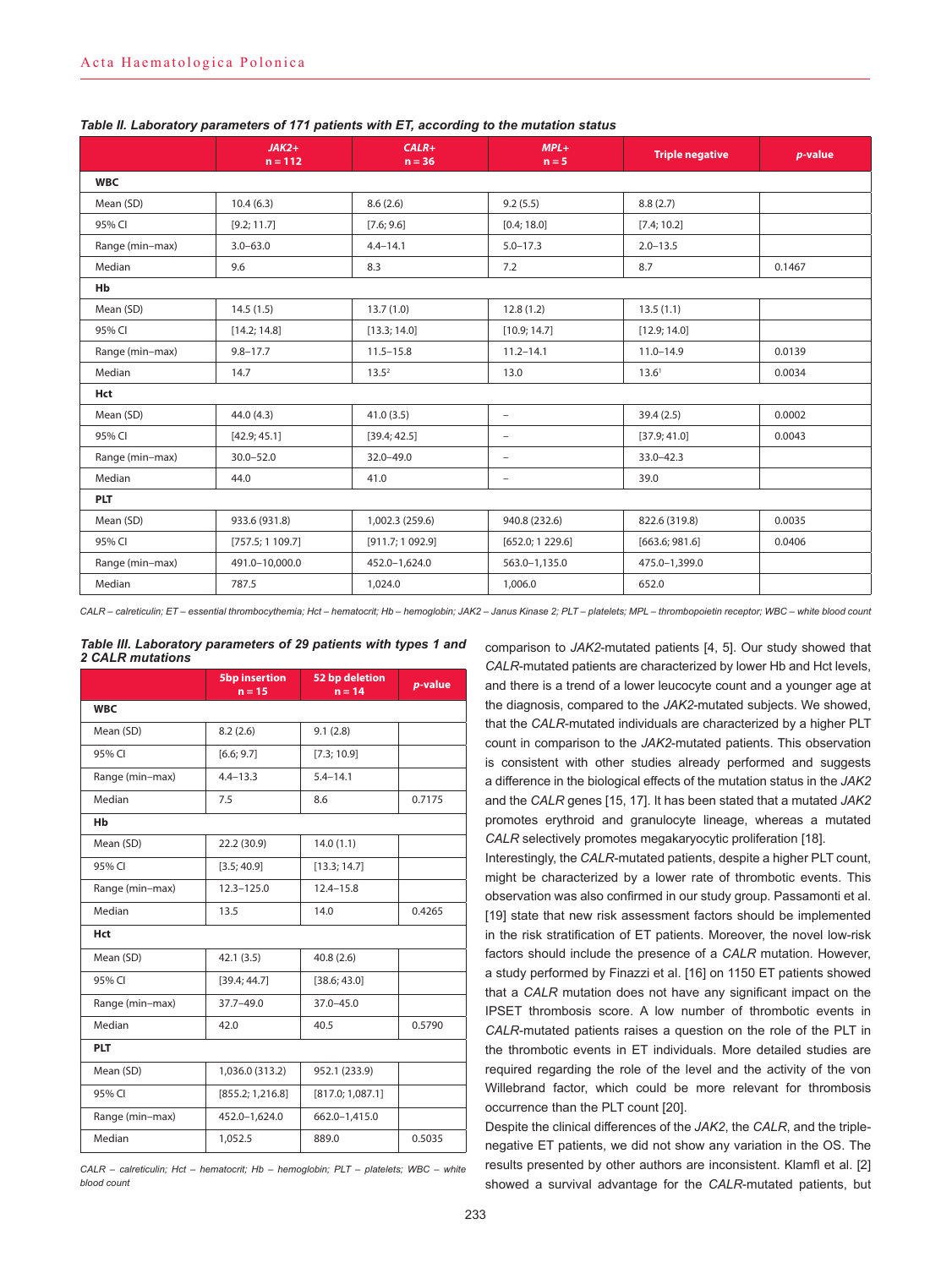Tefferi et al. [5] as well as others [15] did not confirm this observation. The reason for inconsistent data could be the inadequate time of the follow-up.

The differences in the clinical courses of the *JAK2*-mutated and the *CALR*-mutated patients, especially in terms of the thrombosis risk and the myelofibrotic transformation rate, provides, in our opinion, a rationale for a different therapeutic approach to the high-risk patients. At present, two randomized trials, comparing hydroxyurea and anagrelide in ET patients have been performed. One randomized trial, comparing aspirin combined with either anagrelide or hydroxyurea, showed a lower incidence of fibrotic transformation and arterial thrombosis in the hydroxyurea treated patients [21]. The second one showed no difference between hydroxyurea and anagrelide treated patients, in terms of the fibrotic and the thrombosis rates [22] However, none of the studies compared the patients concerning the *JAK2* and the *CALR* mutation status. We and others have proved that the mutation status defines the subtypes with substantially different clinical courses. The *JAK2*-mutated patients represent a different phenotype, with a higher risk of thrombosis and a lower risk of myelofibrotic transformation.

# **Conclusion**

In conclusion, based on ours and other available studies, it can be stated that *CALR*-mutated patients display a distinct phenotype, compared to *JAK2*-mutated and *MPL*-mutated ET patients.

# **References**

- [1] Kralovics R, Passamonti F, Buser AS, et al. A gain-of-function mutation of *JAK2* in myeloproliferative disorders. N Engl J Med 2005;352:1779–90.
- [2] Klampfl T, Gisslinger H, Harutyunyan AS, et al. Somatic mutations of calreticulin in myeloproliferative neoplasms. N Engl J Med 2013;369:2379–90.
- [3] Nangalia J, Massie CE, Baxter EJ, et al. Somatic *CALR* mutations in myeloproliferative neoplasms with nonmutated *JAK2*. N Engl J Med 2013;369:2391–405.
- [4] Rumi E, Pietra D, Ferretti V, et al. *JAK2* or *CALR* mutation status defines subtypes of essential thrombocythemia with substantially different clinical course and outcomes. Blood 2014;123:1544–51.
- [5] Tefferi A, Wassie EA, Lasho TL, et al. Calreticulin mutations and long-term survival in essential thrombocythemia. Leukemia 2014;28:2300–3.
- [6] Vardiman JW, Thiele J, Arber DA, et al. The 2008 revision of the World Health Organization (WHO) classification of myeloid neoplasms and acute leukemia: rationale and important changes. Blood 2009;114:937–51.
- [7] Barosi G, Mesa RA, Thiele J, et al. Proposed criteria for the diagnosis of post-polycythemia vera and post-essential thrombocythemia myelofibrosis: a consensus statement from the international working group for myelofibrosis research and treatment. Leukemia 2008;22:437–8.
- [8] Barbui T, Tefferi A, Vannucchi AM, et al. Philadelphia chromosomenegative classical myeloproliferative neoplasms: revised management

Consequently, different therapeutic strategies should probably be implemented for these groups of patients, but further studies are necessary.

#### *Authors' contributions*

WP, AH – contributed to the design of the study. AL – performed the mutation analysis. WP, AM, MB, AL, MC – analyzed the data. All authors – involved in the data collection, edited and approved the final version of the manuscript.

# **C***onflict of interest*

The authors declare no conflicts of interest.

#### *Financial support*

There has been no need for financial support for the study.

## *Ethics*

The work described in this article has been carried out in accordance with The Code of Ethics of the World Medical Association (Declaration of Helsinki) for experiments involving humans; EU Directive 2010/63/ EU for animal experiments; Uniform requirements for manuscripts submitted to biomedical journals.

recommendations from European LeukemiaNet. Leukemia 2018;32: 1057–69.

- [9] Jones AV, Kreil S, Zoi K, et al. Widespread occurrence of the *JAK2*V617F mutation in chronic myeloproliferative disorders. Blood 2005;106:2162–8.
- [10] Pietra D, Brisci A, Rumi E, et al. Deep sequencing reveals double mutations in cis of MPL exon 10 in myeloproliferative neoplasms. Haematologica 2011;96:607–11.
- [11] Arber DA, Orazi A, Hasserjian R, et al. The 2016 revision to the World Health Organization classification of myeloid neoplasms and acute leukemia. Blood 2016;127:2391–405.
- [12] Rotunno G, Mannarelli C, Guglielmelli P, et al. Impact of calreticulin mutations on clinical and hematological phenotype and outcome in essential thrombocythemia. Blood 2014;123:1552–5.
- [13] Wojtaszewska M, Iwoła M, Lewandowski K. Frequency and molecular characteristics of calreticulin gene (*CALR*) mutations in patients with *JAK2*-negative myeloproliferative neoplasms. Acta Haematol 2015;133:193–8.
- [14] Tefferi A, Barbui T. Polycythemia vera and essential thrombocythemia: 2015 update on diagnosis, risk-stratification and management. Am J Hematol 2015;90:162–73.
- [15] Andrikovics H, Krahling T, Balassa K, et al. Distinct clinical characteristics of myeloproliferative neoplasms with calreticulin mutations. Haematologica 2014;99:1184–90.